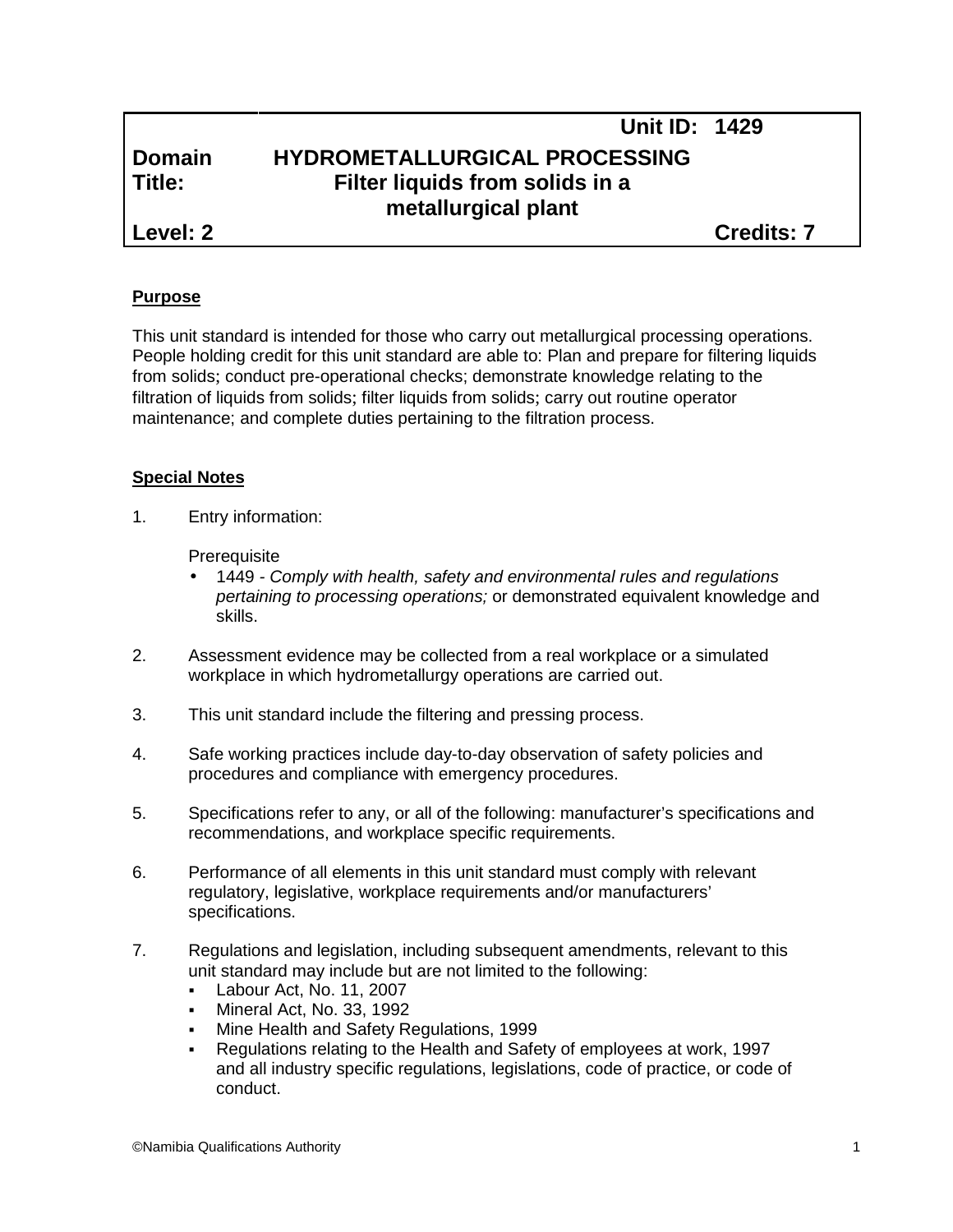## **Quality Assurance Requirements**

This unit standard and others within this subfield may be awarded by institutions which meet the accreditation requirements set by the Namibia Qualifications Authority and the Namibia Training Authority and which comply with the national assessment and moderation requirements. Details of specific accreditation requirements and the national assessment arrangements are available from the Namibia Qualifications Authority and the Namibia Training Authority. All approved unit standards, qualifications and national assessment arrangements are available on the Namibia Training Authority website www.nta.com.na.

## **Elements and Performance Criteria**

## **Element 1: Plan and prepare for filtering liquids from solids**

## **Performance Criteria**

- 1.1 Work instructions, including plans, specifications, quality requirements and operational details are obtained, explained, clarified and applied to the allocated task.
- 1.2 Safety and security requirements, including personal protective clothing and equipment are obtained from the site safety plan, workplace policies and procedures, explained, and applied to the allocated task.
- 1.3 Equipment, tools, accessories selected to carry out tasks are checked for consistency with the requirements of the job, their usability and any faults rectified or reported prior to commencement of work.
- 1.4 Environmental protection requirements are identified from the project environmental management plan and applied to the allocated task.
- 1.5 Work area is inspected and prepared according to workplace procedures.

## **Element 2: Conduct pre-operational checks**

#### **Performance Criteria**

2.1 Filter press cloth, plates good, hydraulic pump, reservoir, fluid, and water levels are checked and adjusted according to manufacturer's specifications.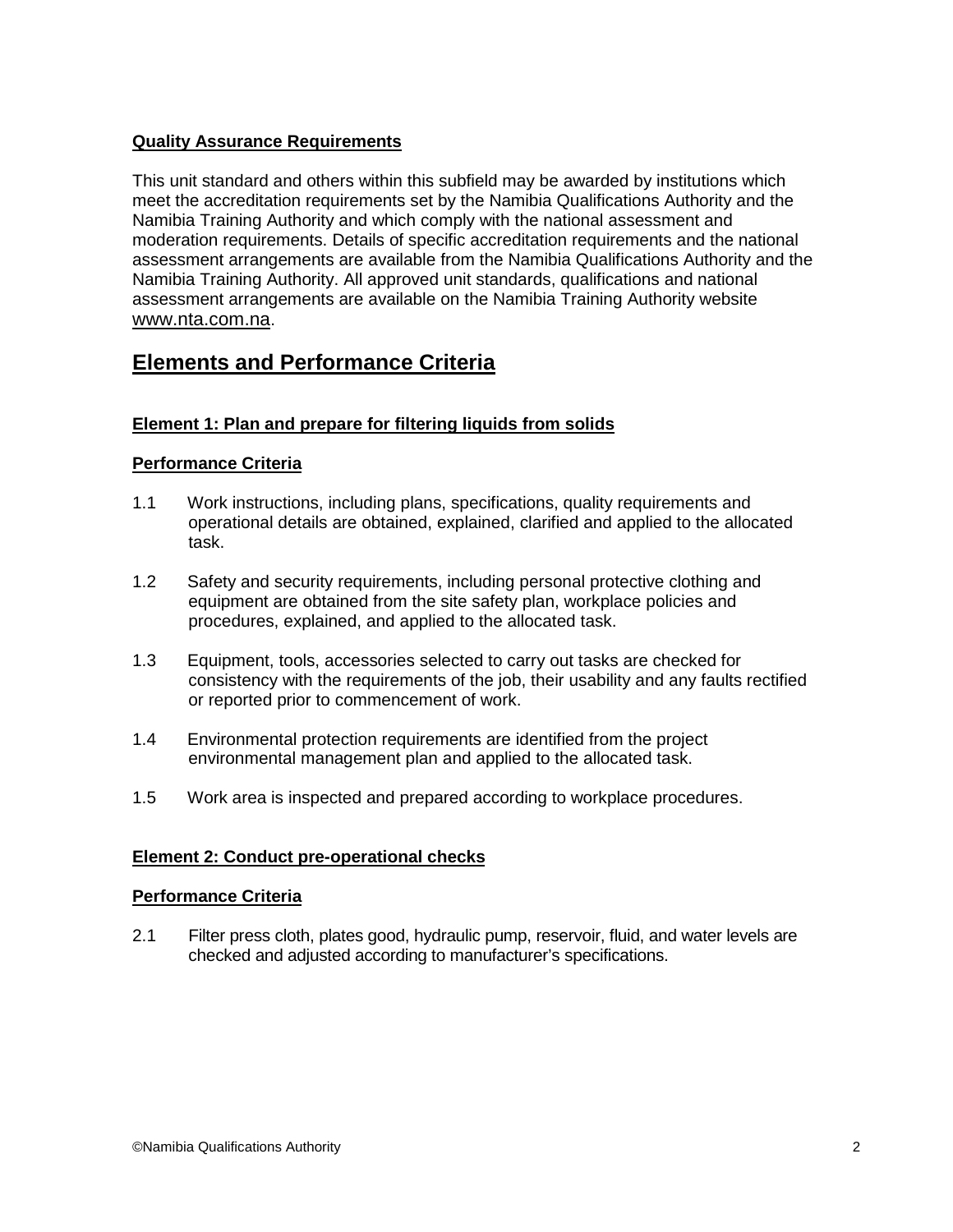- 2.2 Bolts, nuts, guide beams, guards and attachment couplings are tightened or secured, and maintained.
- 2.3 Functions of control and gauges are checked and adjusted where necessary to comply with manufacturer's specifications.
- 2.4 Standard start-up and shutdown procedures are conducted according to manufacturer's specifications.

#### **Element 3: Demonstrate knowledge relating to the filtration of liquids from solids**

#### **Performance Criteria**

- 3.1 The importance of separating liquids from solids by means of filtration is explained in terms of achieving specified production requirements.
- 3.2 Hazards and associated risks associated to the filtration process are identified through relevant risk assessment procedures.
- 3.3 The principle components of the selected filtration system are identified and their functions described in terms of design and operational requirements.
- 3.4 The plant-specific colour coding and symbolic signs pertaining to the filtration process are explained.
- 3.5 Factors affecting the optimum performance of the selected filtration process are described in terms of cause and impact.
- 3.6 Corrective actions, in case of sub-standards conditions and problems encountered, are described.

#### **Element 4: Filter liquids from solids**

#### **Performance Criteria**

- 4.1 Workplace hazards and associated risks are identified, minimised or eliminated according to workplace procedures and legislative requirements.
- 4.2 The start-up of the filtration process is conducted according to workplace procedures.
- 4.3 The feed is started and the filtration process is monitored and controlled according to workplace procedures.
- 4.4 If necessary, corrective and/or reporting actions are taken according to workplace procedures.
- 4.5 The filtration process is consistent with environmental policy and other specified requirements.